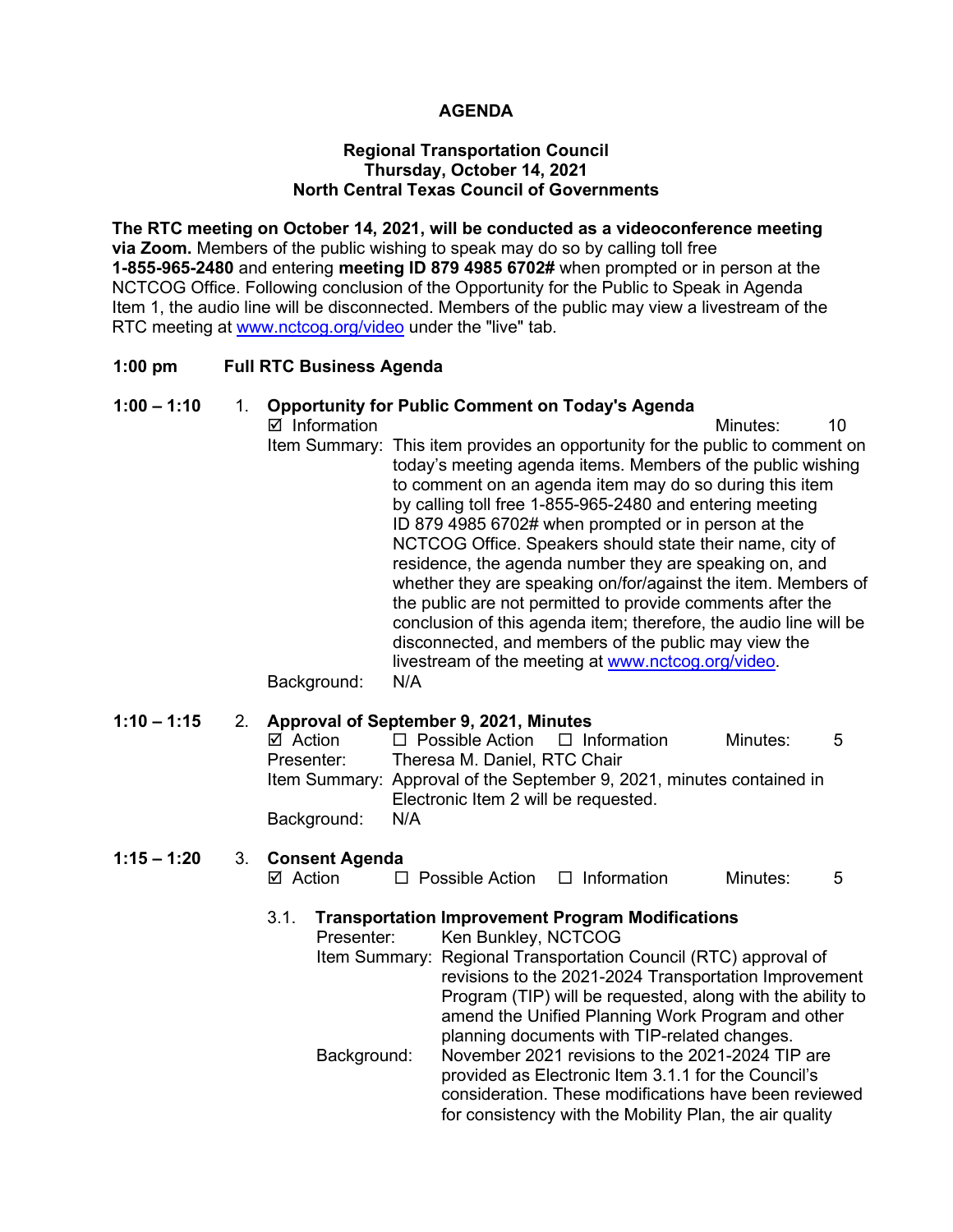conformity determination and financial constraint of the TIP. Additionally, Electronic Item 3.1.2 includes changes made to the Grouped Projects listing proposed by the Texas Department of Transportation.

Performance Measure(s) Addressed: Roadway, Transit

## 3.2. **Call for Projects to Reduce Diesel Emissions**

Jason Brown, NCTCOG Item Summary: Regional Transportation Council approval to open a new, competitive Call for Projects (CFP) to award rebates through the North Texas Clean Diesel Projects 2021 funding initiative will be requested. Background: Over the past few years, the North Central Texas Council of Governments (NCTCOG) has been successful in receiving grant funding for multiple proposals submitted to the Environmental Protection Agency (EPA) under the National Clean Diesel Funding Assistance Program authorized by the Diesel Emissions Reduction Act. The latest award based on NCTCOG's proposal submitted in February 2020 identifies open and competitive CFPs to distribute funds.

> The North Texas Clean Diesel Projects 2021 funding initiative provides rebates to replace older, high-emitting diesel-powered vehicles, engines, and equipment in addition to locomotive engine idle-reduction technology owned by public and private fleets in the ten-county ozone nonattainment area.

> A schedule and project selection criteria for the CFPs is proposed. These initiatives are an extension of clean vehicle and technology efforts listed as Weight-of-Evidence in the current State Implementation Plan. Electronic Item 3.2 provides additional details.

Performance Measure(s) Addressed: Air Quality

### 3.3. **SH 121 Wrecker Service Funding**

| Presenter:  | Michael Morris, NCTCOG                                                |
|-------------|-----------------------------------------------------------------------|
|             | Item Summary: Regional Transportation Council (RTC) action to utilize |
|             | RTC Local funds to pay for the staging of wreckers along              |
|             | SH 121 technology lane will be requested.                             |
| Background: | In November 2020, North Central Texas Council of                      |
|             | Governments (NCTCOG) staff requested RTC action to                    |
|             | adjust Transportation Improvement Program (TIP)                       |
|             | Project 11668 limits to allow this funding to be utilized on          |
|             | other needed corridors. This project was originally                   |
|             | utilized to provide for the staging of wreckers along the             |
|             | SH 161 corridor during the activation of the SH 161                   |
|             | peak-period shoulder lanes. The peak-period shoulder                  |
|             | lanes along SH 161 have been reconstructed to regularly               |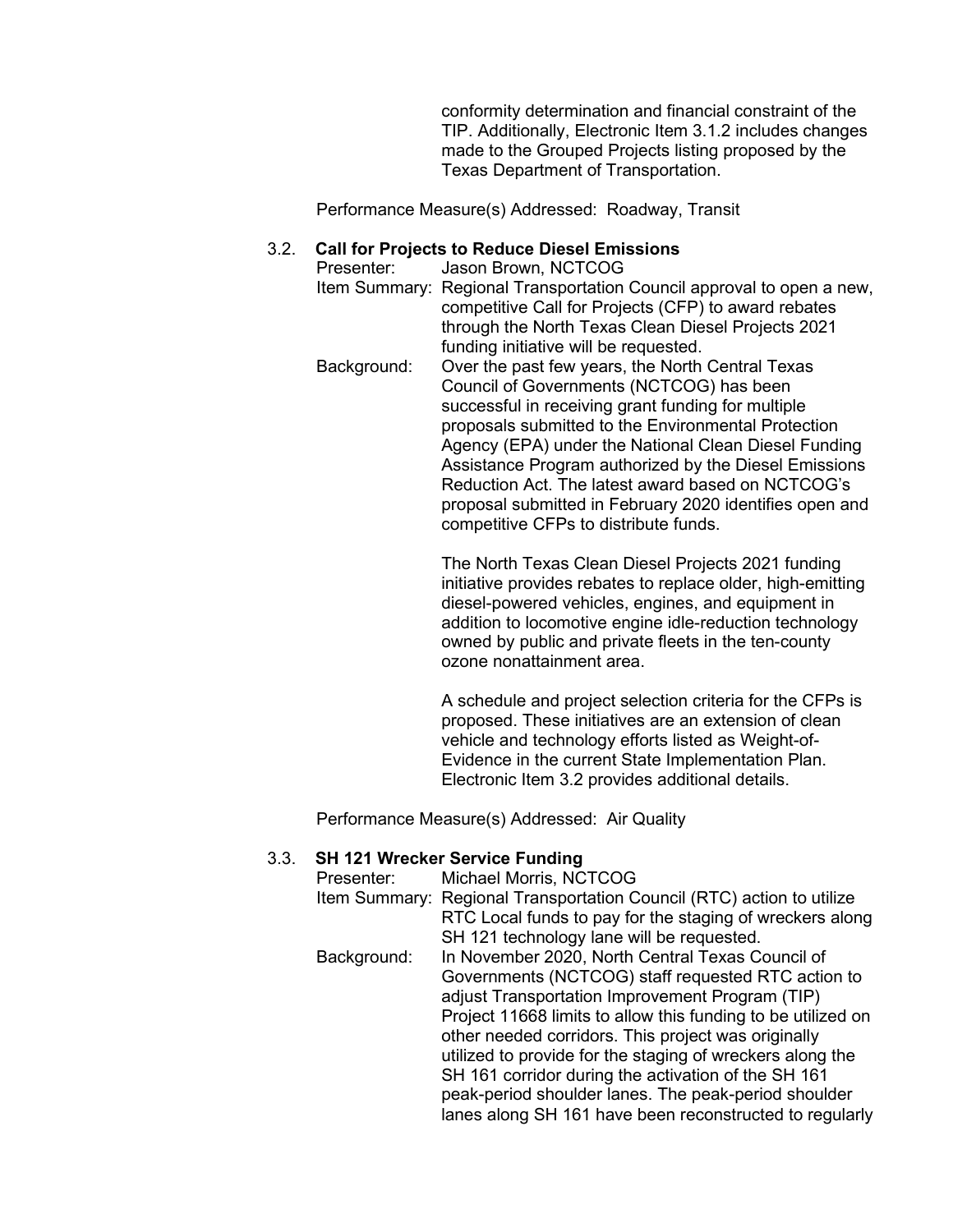operating freeway lanes. There was funding that remained within the project that could possibly be utilized to stage wreckers on other corridors that are technology lanes or constrained corridors. Staff has recently learned from Federal Highway Administration that this funding would require additional action in order to be utilized along the SH 121 corridor and would take approximately nine months to become available. NCTCOG's contract with the wrecker service company on SH 121 end in December 2021. Based on these timelines, RTC action to utilize RTC Local funds to pay for these services rendered December 2020 through December 2021 will be requested. Federal funds will be returned to the funding pool to be programmed for other projects. The requested action includes administratively amending the Transportation Improvement Program/Statewide Transportation Improvement Program and other administrative/planning documents as needed.

Performance Measure(s) Addressed: Safety, Congestion

### 3.4. **Klyde Warren Park Extension Cost Increase**

Presenter: Christie Gotti, NCTCOG Item Summary: Regional Transportation Council (RTC) approval to fund the federal share of an \$8.5 million cost overrun (\$6.8 million federal and \$1.7 million local) for the previously funded Klyde Warren Park Expansion project will be requested. The City of Dallas will cover the local match for the cost increase. This action includes approval for North Central Texas Council of Governments staff to administratively amend the Transportation Improvement Program and other planning/administrative documents to incorporate these changes. Background: In December 2016, the RTC approved funding for the Klyde Warren Park Expansion. A total of \$30 million in federal funds, along with the corresponding \$7.5 million local match were approved, of which \$10 million of the federal funding is to be repaid by the City of Dallas, along with the City's private-sector partners. The project has an additional \$60 million in non-transportationrelated investments that will fund park amenities. Final design plans have indicated a \$8.5 million cost overrun on the transportation components, which increases the cost from \$37.5 million to \$46 million. The City and the Texas Department of Transportation have asked the RTC to cover the federal share with the City providing the local match for the increase. Electronic Item 3.4 provides a summary of existing and proposed funding.

Performance Measure(s) Addressed: Air Quality, Bike/Ped+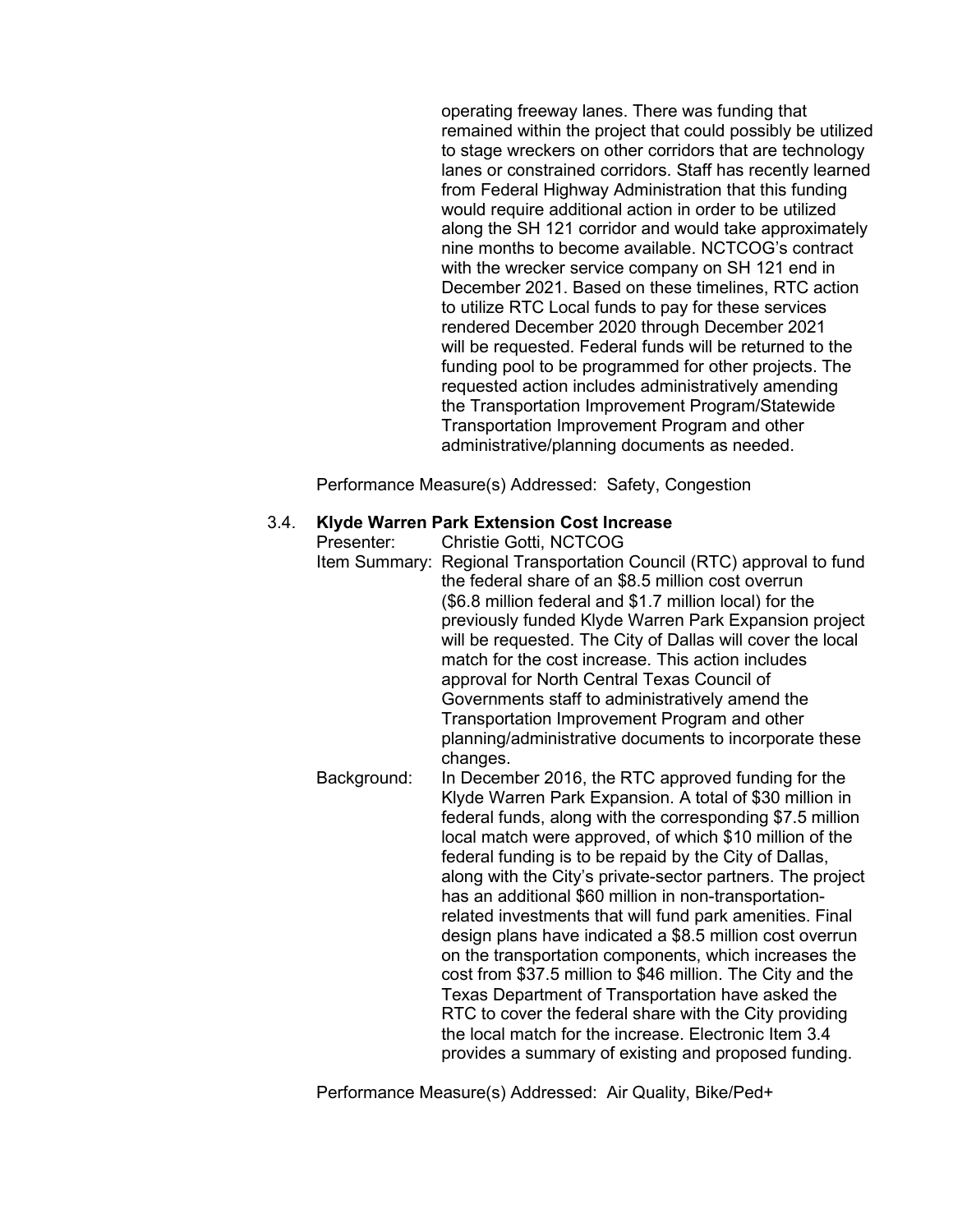# **1:20 – 1:30** 4. **Orientation to Agenda/Director of Transportation Report**

 $\Box$  Possible Action  $\Box$  Information Minutes: 10 Presenter: Michael Morris, NCTCOG

- 1. December All Member Regional Transportation Council Orientation Meeting
- 2. Receipt of Positive Federal Certification Review (Electronic Item 4.1)
- 3. New Task Force to Direct Funding to Vital Highway Safety Projects [\(https://www.txdot.gov/inside-txdot/media-center/statewide-news/015-](https://www.txdot.gov/inside-txdot/media-center/statewide-news/015-2021.html) [2021.html\)](https://www.txdot.gov/inside-txdot/media-center/statewide-news/015-2021.html)
- 4. 2023-2026 Management/Operations and Safety
- 5. New Proposed Alignment for D2 in Downtown Dallas (Electronic Item 4.2)
- 6. Timing of Light Rail Line Construction in Downtown Dallas (D2)
- 7. Automated Vehicles 2.2/2.3 Program Round 2 Funding Available-November 19, 2021, Deadline (Electronic Item 4.3)
- 8. Economic Development Administration Grant Opportunities: Three **Projects**
- 9. Electric Vehicle Manufacturing Facility in the Region
- 10. IH 635/IH 35E "Y" Connector Revenue
- 11. Fall 2021 Traffic Incident Management Executive Level Course, November 4, 2021 (Electronic Item 4.4)
- 12. Dallas-Fort Worth Clean Cities Events [\(https://www.dfwcleancities.org/events\)](https://www.dfwcleancities.org/events)
- 13. Air Quality Funding Opportunities for Vehicles [\(https://www.nctcog.org/trans/quality/air/funding-and-resources\)](https://www.nctcog.org/trans/quality/air/funding-and-resources)
- 14. Status Report on Ozone (Electronic Item 4.5)
- 15. Status Report on Texas Volkswagen Environmental Mitigation Program Funding (Electronic Item 4.6)
- 16. National Drive Electric Week Success (Electronic Item 4.7)
- 17. Texas Department of Transportation Highway Safety Improvement Program Call for Projects Submittal Deadline for Applications Due to District Offices-November 17, 2201 ([https://www.txdot.gov/inside](https://www.txdot.gov/inside-txdot/forms-publications/publications/highway-safety.html)[txdot/forms-publications/publications/highway-safety.html\)](https://www.txdot.gov/inside-txdot/forms-publications/publications/highway-safety.html)
- 18. Monthly Know Before You Fly Your Drone Workshops [\(https://www.northtexasuas.com/UAS-Taskforce#Workshops\)](https://www.northtexasuas.com/UAS-Taskforce#Workshops)
- 19. Federal Highway Administration Recognizes City of Irving's Work through the Waze Data-Sharing Program [\(https://www.fhwa.dot.gov/innovation/everydaycounts/edcnews/](https://www.fhwa.dot.gov/innovation/everydaycounts/edcnews/20210902.cfm) [20210902.cfm\)](https://www.fhwa.dot.gov/innovation/everydaycounts/edcnews/20210902.cfm)
- 20. Dallas-Fort Worth High-Speed Transportation Connections Study Open House Schedule (Electronic Item 4.8)
- 21. August Online Input Opportunity Minutes-Additional Comments (Electronic Item 4.9)
- 22. September Online Input Opportunity Minutes (Electronic Item 4.10)
- 23. October Public Meeting Notice (Electronic Item 4.11)
- 24. Public Comments Report (Electronic Item 4.12)
- 25. Recent Correspondence (Electronic Item 4.13)
- 26. Recent News Articles (Electronic Item 4.14)
- 27. Recent Press Releases (Electronic Item 4.15)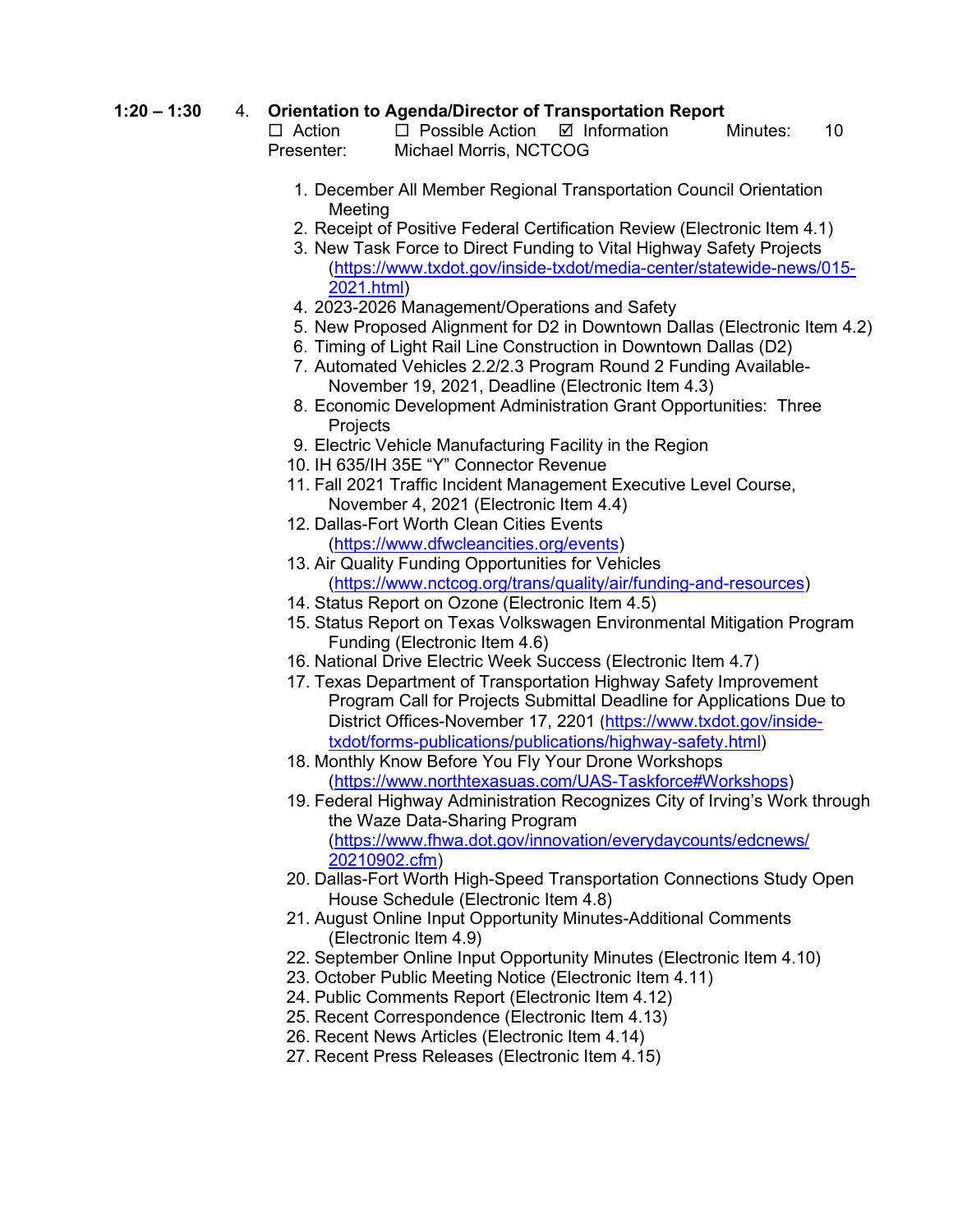# **1:30 – 1:40** 5. **2022 Unified Transportation Program and Regional 10-Year Plan Update**

 $\Box$  Possible Action  $\Box$  Information Presenter: Christie Gotti, NCTCOG Item Summary: Staff will brief the Council on the projects funded by the Texas Transportation Commission (TTC) in the 2022 Unified Transportation Program (UTP) and make proposals regarding the Category 2/Surface Transportation Block Grant Program (STBG) funding exchange that was approved earlier in the summer. Regional Transportation Council (RTC) approval of the final 10-Year Plan project listings and Category 2/STBG funding exchange will be requested. Background: In the summer of 2021, the RTC approved updates to the Regional 10-Year Plan, which included additional Category 2 and Category 4 funds and requests to the TTC for Category 12 funds. The TTC approved the final 2022 UTP at its August 2021 meeting. Staff will discuss which projects were approved for funding in the UTP, provide project recommendations to complete the Category 2/STBG funding exchange, and provide a preview of the upcoming schedule for the development of the next 10-Year Plan and UTP. These details are provided in Electronic Item 5.1. Electronic Item 5.2 contains the revised 10-Year Plan project listings. Electronic Item 5.3 contains the 10-Year Plan projects that have let or been completed. Electronic Item 5.4 contains the projects being proposed for the Category 2/STBG funding exchange.

Performance Measure(s) Addressed: Roadway, Safety

| $1:40 - 1:45$ | 6. | $\boxtimes$ Action<br>Presenter: | <b>Trinity Railway Express Shuttle Funding for Continued Operations</b><br>$\Box$ Possible Action<br>$\Box$ Information<br>Minutes:<br>5<br>Shannon Stevenson, NCTCOG<br>Item Summary: Staff will request Regional Transportation Council (RTC)<br>approval for funding to Trinity Metro to continue providing<br>shuttle service between the Dallas Fort Worth International<br>Airport (DFW Airport) and the Trinity Railway Express (TRE)<br>Centreport Station.                                                                                                       |
|---------------|----|----------------------------------|---------------------------------------------------------------------------------------------------------------------------------------------------------------------------------------------------------------------------------------------------------------------------------------------------------------------------------------------------------------------------------------------------------------------------------------------------------------------------------------------------------------------------------------------------------------------------|
|               |    | Background:                      | In 2018, the DFW Airport notified the North Central Texas<br>Council of Governments (NCTCOG) of its intent to discontinue<br>shuttle service between DFW Airport and the TRE Centrepoint<br>Station once TEXRail service was fully operational. In<br>coordination with DFW Airport, Dallas Area Rapid Transit<br>(DART) and Trinity Metro, staff worked to identify replacement<br>service to ensure this critical last-mile connection is maintained<br>and the RTC approved Trinity Metro to assume responsibility<br>for continued operations of the shuttle service. |
|               |    |                                  | The service continues to operate as a partnership among DFW<br>Airport, DART, and Trinity Metro with RTC support, but due to<br>budget constraints and pandemic ridership impacts, the<br>partners have requested additional operational support as they<br>finalize a sustainability plan for the service. Staff will request<br>RTC approval to provide final funding in an amount not to                                                                                                                                                                               |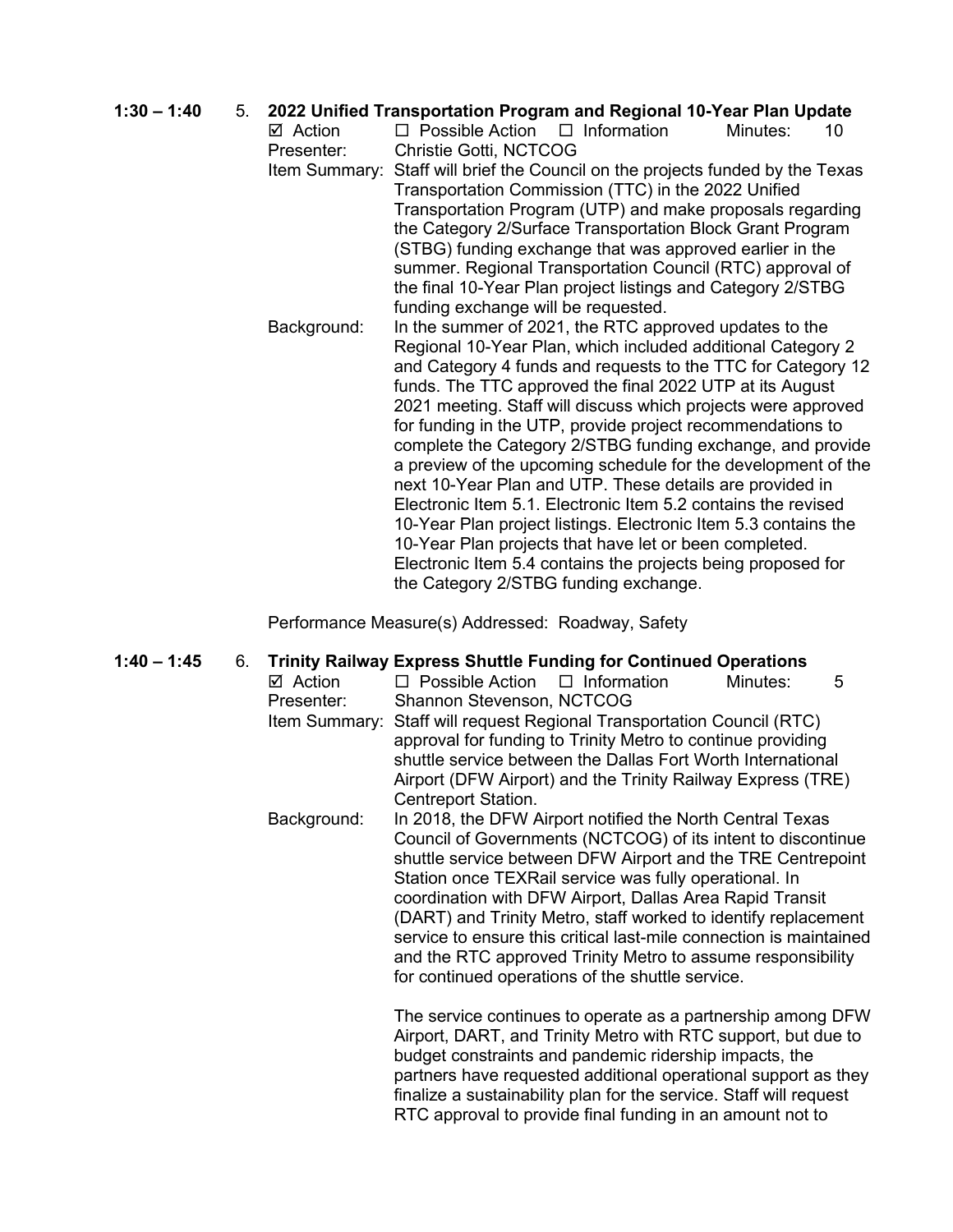exceed \$910,000 total to support operations of the shuttle service between the TRE Centreport Station and DFW Airport. The recommendation for funding includes utilizing existing Regional Toll Revenue funds previously authorized by the RTC for transit projects in an amount not to exceed \$290,000 for the first year and subsequent operations to be funded with previously approved COVID-19 Infrastructure Program #015: Transit Partnership Surface Transportation Block Grant Program funds in an amount not to exceed \$620,000. More details can be found in Electronic Item 6.

Performance Measure(s) Addressed: Administrative, Transit

# **1:45 – 1:55** 7. **Federal Update and State Constitutional Ballot: Proposition 2**

 $\Box$  Possible Action  $\Box$  Information Minutes: 10 Presenter: Rebekah Gongora, NCTCOG Item Summary: Staff will present an update on the federal infrastructure bill and provide information on the upcoming State constitutional amendment election, including Proposition 2 on transportation reinvestment zone authority. Action will be requested on Regional Transportation Council support for Proposition 2. Background: The current federal surface transportation authorization bill, Fixing America's Surface Transportation (FAST) Act, expired on September 30, 2021. Congress approved a 30-day FAST Act extension and s set a deadline of October 31 to vote on the Bipartisan Infrastructure Bill. In addition, the State constitutional amendment election will take place on November 2, 2021. HJR 99 (87R) will be on the ballot as Proposition 2, which allows counties to have the authority to engage in tax increment financing through Transportation Reinvestment Zones, as a source of revenue for transportation. Additional information can be found in Electronic Item 7.

Performance Measure(s) Addressed: Roadway, Air Quality

### **1:55 – 2:00** 8. **Locally Enforced Motor Vehicle Idling Restrictions Resolution**

| ☑ Action    | $\Box$ Possible Action $\Box$ Information                              | Minutes: | 5 |
|-------------|------------------------------------------------------------------------|----------|---|
| Presenter:  | Chris Klaus, NCTCOG                                                    |          |   |
|             | Item Summary: Staff will request Regional Transportation Council (RTC) |          |   |
|             | approval of the revised Resolution Supporting Locally Enforced         |          |   |
|             | Motor Vehicle Idling Restrictions in North Central Texas               |          |   |
|             | (R21-06).                                                              |          |   |
| Background: | In 2008, the RTC approved the Resolution Supporting Locally            |          |   |
|             | Enforced Motor Vehicle Idling Restrictions in North Central            |          |   |
|             | Texas (R08-03), included as Electronic Item 8.1, that supports         |          |   |
|             | local government adoption and enforcement of the Texas                 |          |   |
|             | Commission on Environmental Quality's (TCEQ's) Idling                  |          |   |
|             | Limitations Rule included in Electronic Item 8.2. The North            |          |   |
|             | Central Texas Council of Governments is recommending an                |          |   |
|             | update to the resolution that will allow more flexibility for local    |          |   |
|             | governments to adopt an idle restriction ordinance or resolution       |          |   |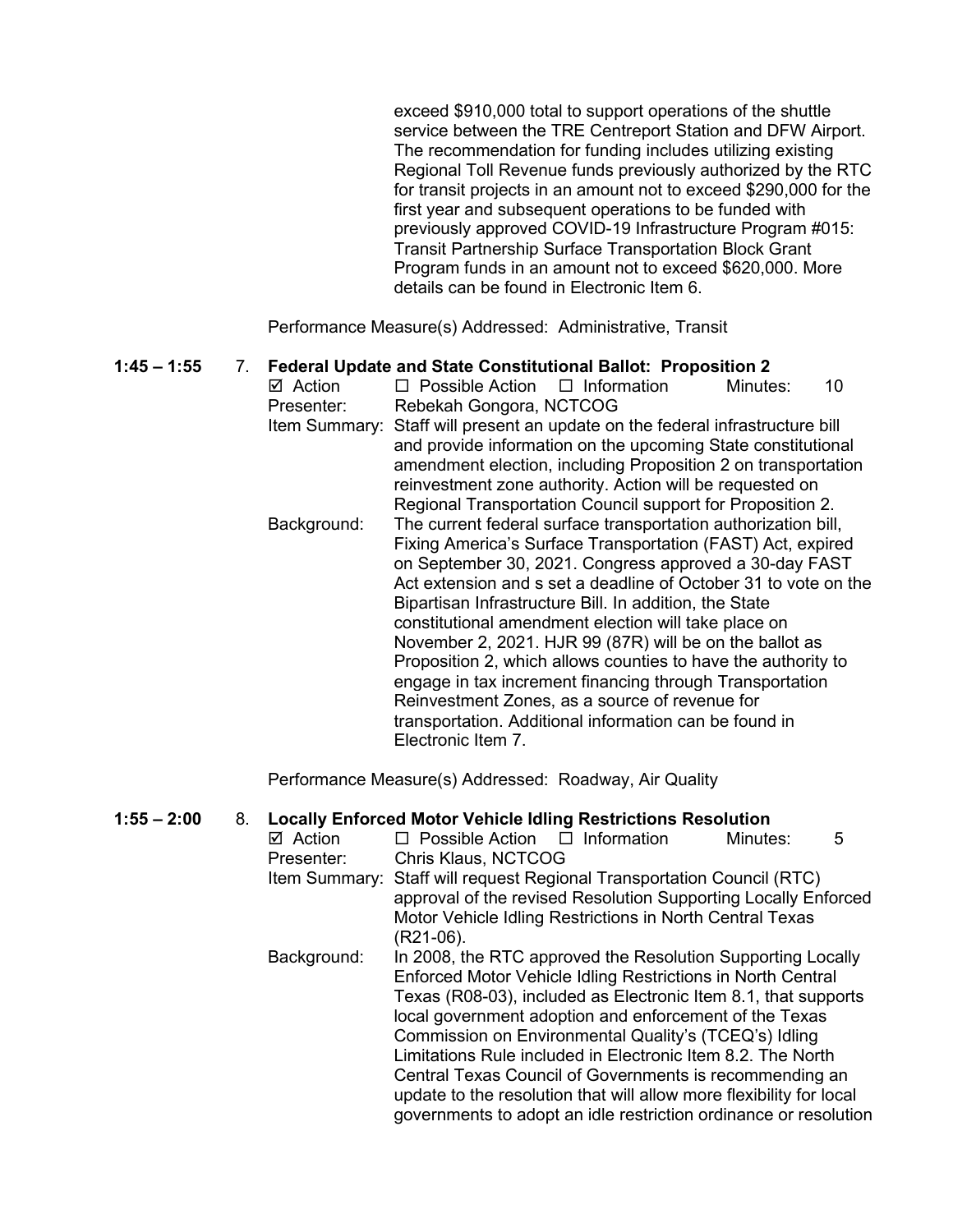while still being eligible for State funding for idle reduction infrastructure projects. Draft resolution R21-06 is included as Electronic Item 8.3. Mobility 2045 includes policy efforts on best practices to minimize fleet emissions impacts. This initiative is listed as Weight-of-Evidence in the current State Implementation Plan. Electronic Item 8.4 provides additional details.

Performance Measure(s) Addressed: Air Quality

### **2:00 – 2:05** 9. **Immediate Action Freeway Projects: State Contingency**

 $\Box$  Action  $\Box$  Possible Action  $\Box$  Information Minutes: 5 Presenter: Michael Morris, NCTCOG

- Item Summary: In August 2021, the Texas Transportation Commission (TTC) approved the Unified Transportation Program and will review project commitments scheduled for the December 2021 TTC meeting. It is critical for the region to reinforce major freeway projects that can currently go to construction if the TTC wishes to reprioritize projects in other parts of the state that are not currently available to proceed.
- Background: The Regional Transportation Council, working closely with local governments and Texas Department of Transportation Districts, always has major transportation projects ready for construction. This has benefited the region tremendously over the last several decades. With a possible delay in freeway projects in other parts of the state and the possibility of a new federal transportation stimulus program, having projects ready to proceed remains a significant funding tool.

Examples of projects in the Dallas District that fall into this category are US 380 in Collin County, SH 114 in Denton County, and SH 183 in Dallas County. Examples of projects in the Fort Worth District in Tarrant County that fall into this category are the IH 820/IH 20 "Y Connector" Extensions, DFW Connector, and SH 183. In addition, other projects would be eligible and staff looks forward to opportunities at both the national and state level.

Performance Measure(s) Addressed: Roadway

| $2:05 - 2:10$ | 10.                                                                          | <b>Metropolitan Planning Organization Milestone Policy Round 2-Quarterly</b><br><b>Status Update</b> |                                                                                                                         |                         |          |   |
|---------------|------------------------------------------------------------------------------|------------------------------------------------------------------------------------------------------|-------------------------------------------------------------------------------------------------------------------------|-------------------------|----------|---|
|               |                                                                              | $\Box$ Action                                                                                        | $\Box$ Possible Action                                                                                                  | $\boxtimes$ Information | Minutes: | 5 |
|               |                                                                              | Presenter:                                                                                           | <b>Christie Gotti, NCTCOG</b>                                                                                           |                         |          |   |
|               | Item Summary: Staff will provide the Council with an update on the status of |                                                                                                      |                                                                                                                         |                         |          |   |
|               |                                                                              |                                                                                                      | the Milestone Policy Round 2 projects that have not let for                                                             |                         |          |   |
|               |                                                                              |                                                                                                      | construction.                                                                                                           |                         |          |   |
|               |                                                                              | Background:                                                                                          | The Metropolitan Planning Organization (MPO) Milestone                                                                  |                         |          |   |
|               |                                                                              |                                                                                                      | Policy was adopted by the Regional Transportation Council                                                               |                         |          |   |
|               |                                                                              |                                                                                                      | (RTC) to ensure that projects that have been funded for more                                                            |                         |          |   |
|               |                                                                              |                                                                                                      | than ten years and have not gone to construction are being<br>implemented in a timely manner. In February 2021, the RTC |                         |          |   |
|               |                                                                              |                                                                                                      |                                                                                                                         |                         |          |   |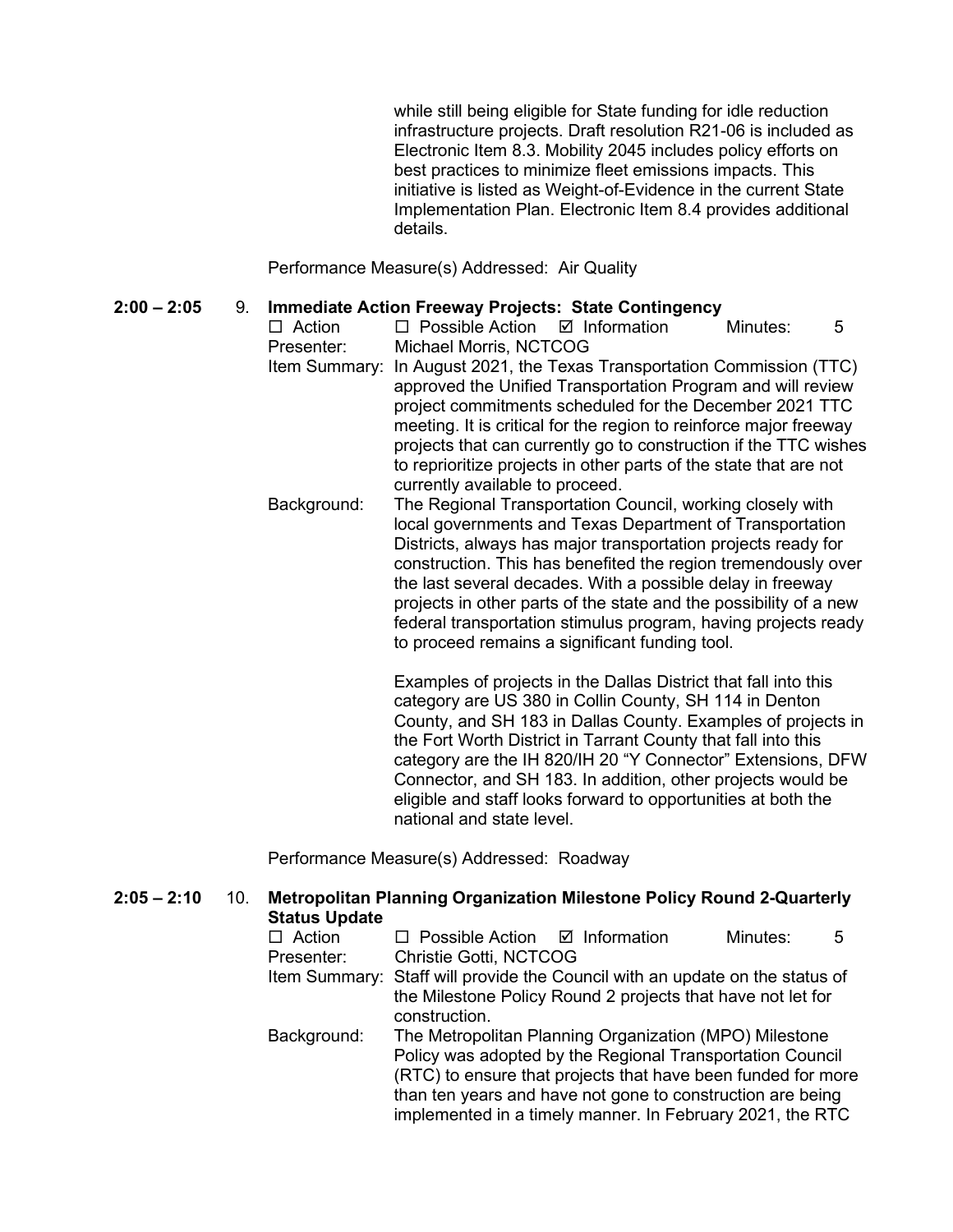took action on the second round of the Milestone Policy, including a project tracking process and revised set of policy procedures. Staff was instructed to create a project risk rating system and solicit quarterly status updates on all Milestone Policy projects until they go to construction. The responses are reviewed and a rating is assigned to each project.

Status updates on each project, along with their latest ratings, can be found in Electronic Item 10.1. Details on the MPO Milestone Policy can be found in Electronic Item 10.2.

Performance Measure(s) Addressed: Roadway, Transit

### **2:10 – 2:15** 11. **Transit Strategic Partnerships Initiative Overview**

 $\Box$  Action  $\Box$  Possible Action  $\Box$  Information Minutes: 5 Presenter: Shannon Stevenson, NCTCOG Item Summary: Staff will provide information regarding the Transit Strategic Partnerships funding process, formerly known as the Transit Call for Projects. Background: Each year, the Federal Transit Administration (FTA) awards approximately \$130 million in funding to public transportation providers in North Texas. The Regional Transportation Council (RTC) authorizes how the funding is allocated among transit providers in North Texas and has a policy to set aside 2 percent for transit projects that support Mobility 2045's goals and address needs outlined in Access North Texas, the regional public transportation coordination plan for transitdependent populations. In years past, the funds were typically awarded through calls for projects, but those efforts often resulted in marginal projects or partnerships with entities who were unfamiliar in utilizing FTA funds. The process for awarding these funds was updated for a more deliberate and coordinated approach to help address gaps in service. Staff will continuously review requests for innovative transit projects and solutions both from agencies looking to directly implement service and those seeking partnership with an existing transit provider. Ideas will be evaluated by their ability to address needs of transit dependent populations, strategic value, sustainability, stakeholder collaboration, and recommendations from existing plans and studies.

> Staff will provide an update on how the process is being implemented and resources available to assist those seeking funding. Electronic Item 11 provides additional information.

Performance Measure(s) Addressed: Administrative, Transit

### **2:15 – 2:25** 12. **Dallas-Fort Worth Regional East/West Funding Distribution**

 $\Box$  Action  $\Box$  Possible Action  $\Box$  Information Minutes: 10 Presenter: Christie Gotti, NCTCOG Item Summary: Staff will provide the Council with information regarding the process for developing the funding distribution between the